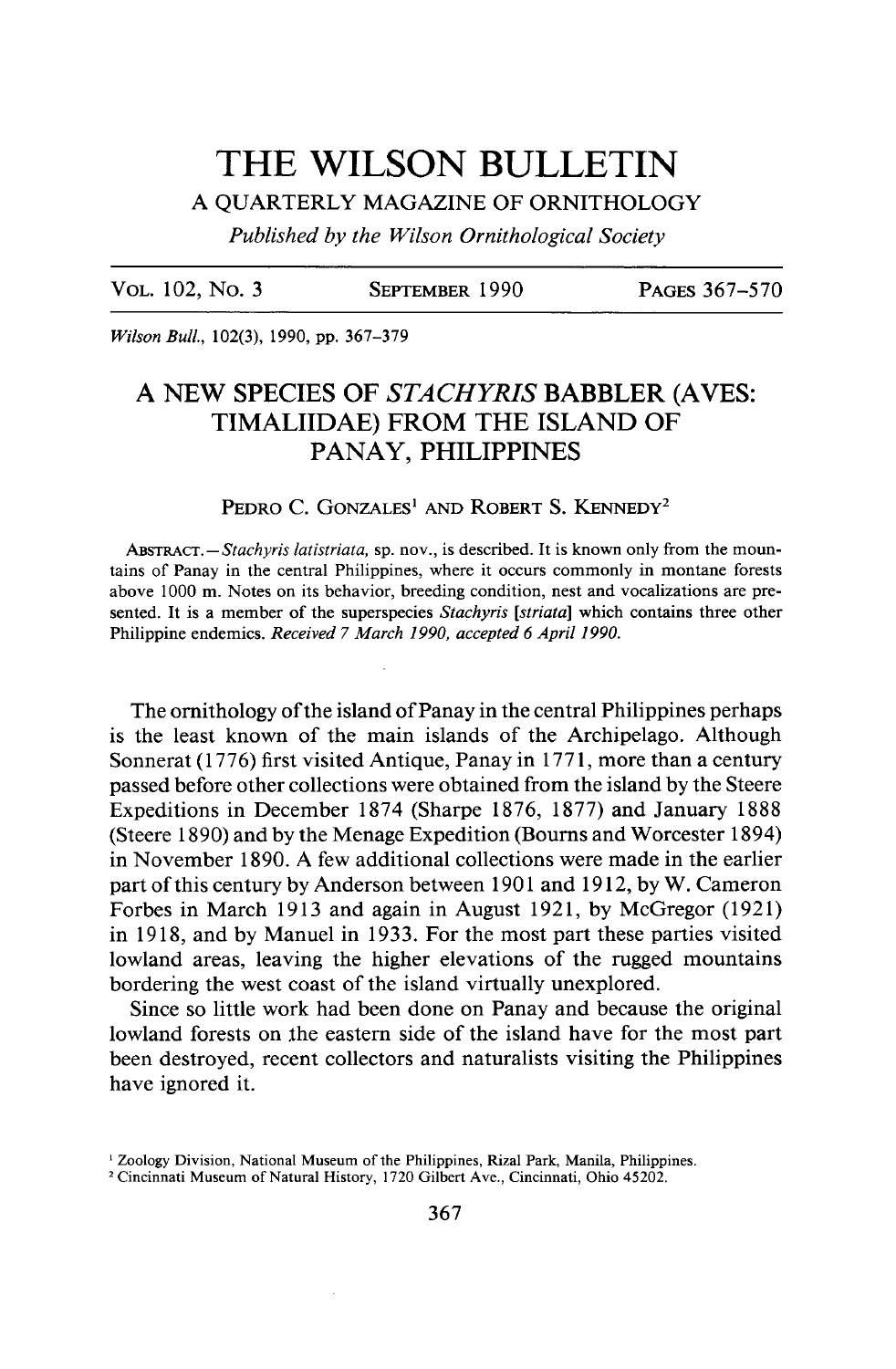

The superspecies Stachyris [striata] superimposed on a map of the Philippines with (from **top to bottom) S. striata from Luzon, S. latistriata sp. nov. from Panay, S. nigrorum from**  Negros, and S. hypogrammica from Palawan. Painting by John A. Ruthven.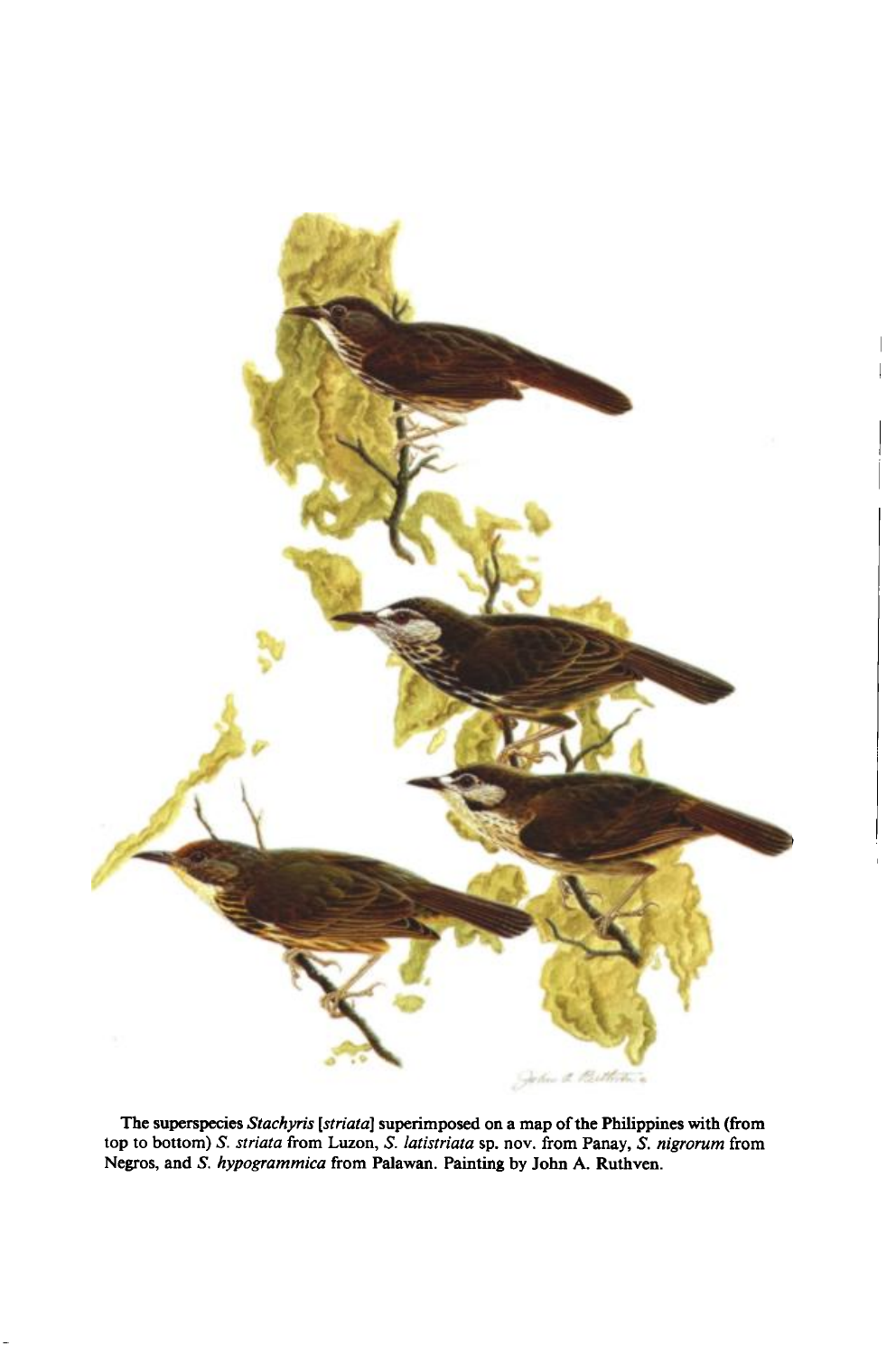**Fortunately, in February and March 1987 a team of collectors led by Rogelio Sison from the National Museum of the Philippines (NMP) set out to determine the status of the endangered deer Cewus alfredi in the remaining forests of Mt. Baloy, which lies at the junction of the provinces of Antique, Capiz, and Iloilo in west central Panay. During their study, they also collected 77 bird specimens. One of the specimens mist-netted in montane forest was an unidentified bird that clearly belongs in the babbler genus Stachyris. We compared the specimen to other members of the genus, particularly the Luzon Striped Babbler (Stachyris striata) from Luzon and the Negros Striped-Babbler (S. nigrorum) from Negros, and concluded that it represented a new species. However, with only one specimen in hand, we decided that a larger series was needed before we could describe the species. This gave rise to the National Museum of the**  Philippines/Cincinnati Museum of Natural History (NMP/CMNH) Ex**pedition that departed for Mt. Baloy on 25 September 1989 and stayed on until 19 October 1989. On this expedition, we obtained a series of 35**  specimens (skins with trunk skeletons -  $7 \delta$ , 6 °; skins alone - 11  $\delta$ , 7 °; fluid-preserved specimens-1 adult, 2 nestlings; whole skeletons-1  $\hat{v}$ ; frozen tissue from  $6 \div 4 \div 9$  of the new taxon, plus additional birds, **mammals, reptiles and amphibians and other terrestrial and freshwater animals. This rather large series of new material added support to our earlier conclusion and here we describe and name the new species as:** 

## Stachyris latistriata, sp. nov.

#### **PANAY STRIPED-BABBLER**

**HOLOTYPE.**-NMP 16663, female (with skull 75% ossified, ovary measuring  $6 \times 4$ **mm, and the presence of a brood patch), collected 7 October 1989 at an elevation of 1530 m, 11"8N, ' 122"14E, ' 1.1 km south southwest ofthe peak ofMt. Baloy, Barangay San Agustin, Municipality of Valderrama, Antique Province, Panay, Philippines by the National Museum of the Philippines/Cincinnati Museum of Natural History Expedition, field number 2048.** 

**DESCRIPTION OF HOLOTYPE. - Lores pale Cream Color 54 (capitalized color names and numbers are from Smithe 1975, 198 1) grading into cream white in lower superciliary, auricular, and malar region; band of black on the forehead extending into the forecrown, upper superciliary and looping behind and below the auriculars; eye-ring cream white; crown and nape Greenish Olive 49 a shade darker than the back, which becomes lighter toward the rump; upper tail coverts rusty olive; tail dark Greenish Olive with a tinge of rust; edges of the rectrices have the same color as back, primaries Sepia 119 with pale yellow outer edges; secondaries dark Olive Green 48 with outer edges same color as the back and inner edges pale yellow; spot distal to bend of wing light Sulphur-Yellow 57; chin and upper throat cream white; lower throat light Sulphur Yellow becoming Buff-Yellow 53 on breast and belly; flanks including shank features Greenish Olive; broad black streaks beginning on throat, most prominent on breast, fading to dark Olive Green on belly and under tail coverts. Soft part colors of the living holotype 1 h after capture as described by artist John Ruthven, "Eye bright rust, outer edge lighter grading to bright rust toward pupil; eye-ring pale horn;**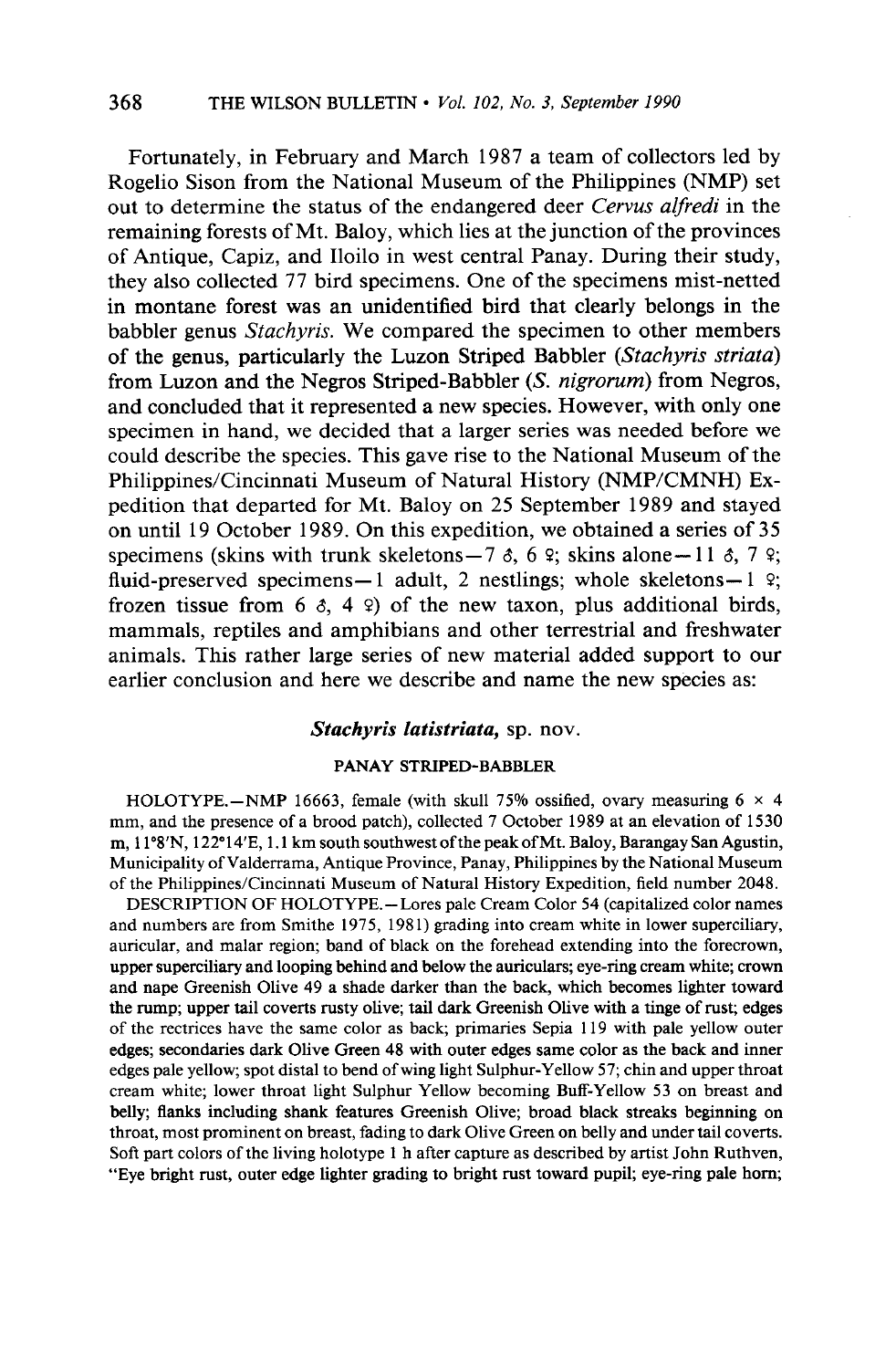

**FIG. 1. Side view of the holotype of Stachyris latistriata photographed less than 30 min after it was captured on Mt. Baloy.** 

**hill with upper mandible dark horn, deeper at base and pale horn at cutting edge; lower mandible dark horn at the tip grading to light horn toward the cutting edge; gape pale horn with greenish overtone grading posteriorly to dull ochre then pale flesh; tongue pale horn at tip grading posteriorly to pinkish white; under-tongue pale flesh; legs and feet bluish olive; toe pads medium chrome yellow fading to lighter on edges; nails horn, darker on ridge." (See Figs. 1 and 2).** 

**PARATYPES.-NMP 16358, collected 6 March 1987 from Mt. Baloy, Iloilo Province, Panay at an elevation of 3300 ft (ca 1000 m); and NMP 16664-16677 and CMNH 3421 l-34226, all collected from 7 to 13 October 1989 at elevations from 1530 to 1540 m at the type locality.** 

**PABATYPIC VARIATION.-Overall colors vary from slightly darker to slightly paler than the holotype. There is variation in the intensity of color of the black streaks, which normally are confined to the breast but may occasionally (especially in males NMP 16358, 11673 and CMNH 34211, and female CMNH 34226) extend onto the belly. The black patch on the forehead and forecrown also varies in some specimens (particularly males NMP 16664, 16677, and female NMP 16675) with black feathers extending onto the crown just posterior to the eyes. Plumage variations seem to be individual and do not reflect the sex or age of the specimens in the series. The sexes are different in size, with males significantly**  (two sample *t*-test,  $P < 0.05$ ) larger than females in weight, length of culmen, bill width and tarsus length, and highly significant  $(P < 0.01)$  in wing chord. Differences in tail length and **distance from the bill tip to the nostril were not significant.** 

**MEASUREMENTS.-Holotype: wing chord 70.0; tail 53.5; tarsus 24.2; culmen 20.9; bill width at feather line 5.8; bill-tip to anterior edge of nostril 11.6. Males: wing chord (19)**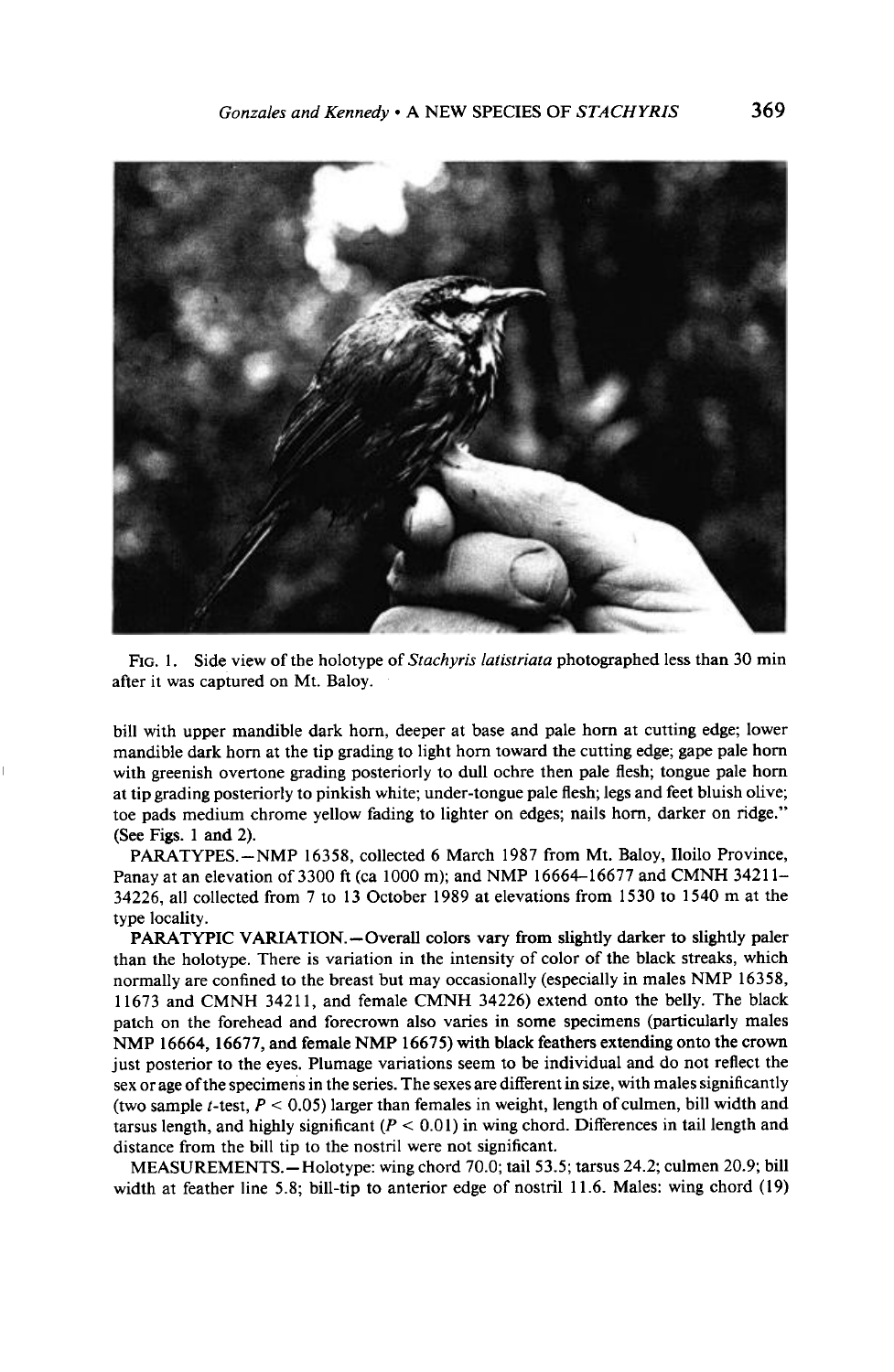

**FIG. 2. Frontal view of the holotype of Stachyris latistriata photographed at the same time as Fig. 1.** 

71.0  $\pm$  1.56, range 68.6–75.2; tail (18) 55.4  $\pm$  1.50, range 53.1–58.4; tarsus (19) 24.3  $\pm$ 0.62, range  $23.1-25.5$ ; culmen (19)  $21.2 \pm 0.51$ , range  $20.1-22.0$ ; bill width at feather line (19) 6.0  $\pm$  0.32, range 5.4–6.7; bill tip to anterior edge of nostril (19) 11.4  $\pm$  0.52, range 10.3-12.1. Females: wing chord (13)  $69.2 \pm 1.35$ , range  $67.3-72.5$ ; tail (12)  $54.8 \pm 1.61$ , **range 53.3–58.7; tarsus (12) 23.8**  $\pm$  0.51, range 22.7–24.6; culmen (13) 20.9  $\pm$  0.42, range 20.3-21.6; bill width at feather line (13)  $5.7 \pm 0.34$ , range  $5.3-6.4$ ; bill tip to anterior edge of nostril (13)  $11.4 \pm 0.31$ , range 11.0-11.9. Combined measurements of males and females **are presented in Table 1.** 

**WEIGHTS.**-Holotype 30.5 g; males (15)  $29.3 \pm 1.92$ , range 25.5-31.5; females (12) 27.2 **+ 2.13, range 24.0-30.5.** 

**DIAGNOSIS.-S. latistriata clearly falls in the superspecies of Stachyris [striata], which consists of S. striata from Luzon, S. nigrorum from Negros, and S. hypogrammica from**  Palawan (see Frontispiece). Phenotypically it appears more closely related to S. nigrorum **of nearby Negros, less so to S. striata, and farthest from S. hypogrammica, which has the black streaks on the breast and belly characteristic of the superspecies but lacks the black band on the forehead. Also, S. hypogrammica differs by having the forehead and crown Cinnamon 123A, the back and rump Yellowish Olive Green 50, and the breast and belly bright greenish yellow. In Tables 1 and 2 we have summarized the salient features and measurements that distinguish S. latistriata from its closest congeners, S. nigrorum and S. striata. S. latistriata is clearly the largest of the three species, with highly significant differences (Mann-Whitney U Test, P < 0.01) between it and the other two in all measurements taken.** 

**ETYMOLOGY.-Named for its characteristic broad black streaks on the breast and belly that are more pronounced than in any of its congeners.**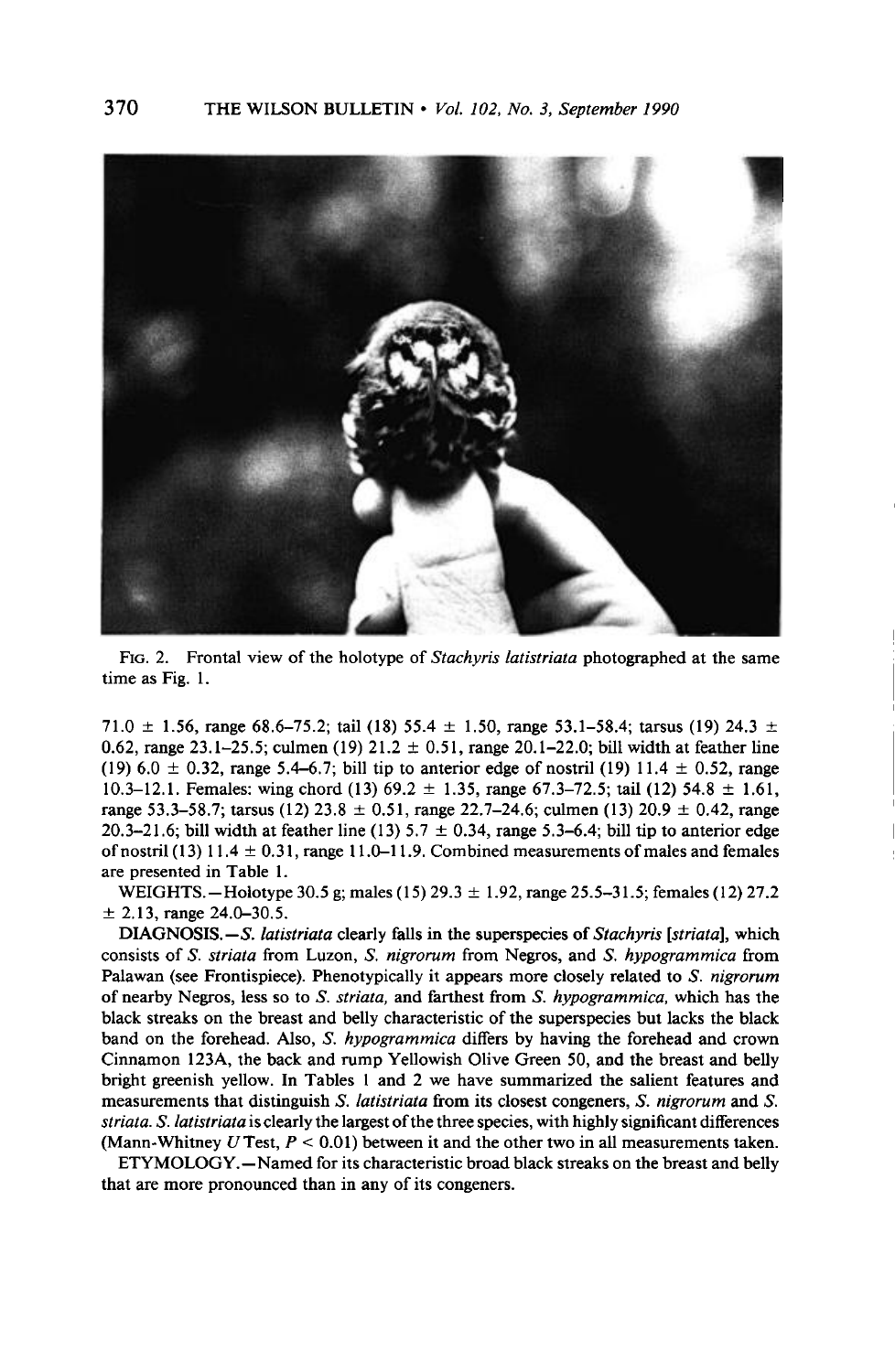| ш |  |
|---|--|
|---|--|

COMPARISON OF THE SALIENT CHARACTERISTICS THAT DISTINGUISH STACHYRIS LATISTRIATA **FROM STACHYRIS NIGRORUM AND STACHYRIS STRIATA** 

| S. latistriata                                                                          | S. nigrorum                             | S. striata                                  |
|-----------------------------------------------------------------------------------------|-----------------------------------------|---------------------------------------------|
| Black band on forehead—broader and<br>more developed                                    | Narrower, less de-<br>veloped           | Nearly absent                               |
| Black band around auriculars—poorly<br>developed                                        | More developed                          | Absent                                      |
| Crown, hind neck and mantle-Green-<br>ish Olive 49 <sup>a</sup>                         | Citrine 51                              | Citrine washed with<br>Clay Color 26        |
| Tail-Greenish Olive                                                                     | <b>Brussels Brown</b><br>121B           | Mikado Brown 121C                           |
| Wings—Sepia 119 with pale yellow<br>edges                                               | Pale Sepia with ol-<br>ive yellow edges | Paler Sepia with paler<br>yellow edges      |
| Inner edge of secondaries—light yellow                                                  | Buffy                                   | Pale buffy                                  |
| Chin—cream white                                                                        | Pale yellow                             | Pale yellow                                 |
| Throat—cream white with black streaks                                                   | Pale yellow<br>without streaks          | Pale yellow without<br>streaks              |
| Breast-light Sulphur Yellow 57 be-<br>coming Buff Yellow 53 with broad<br>black streaks | Paler with narrow<br>black streaks      | Paler with black<br>streaks not as<br>broad |
| Flanks-Greenish Olive                                                                   | Pale brownish olive                     | Paler brownish olive                        |
| Shank feathers—Greenish Olive                                                           | Light brownish ol-<br>ive               | Light brownish olive                        |
| Legs and feet-bluish olive                                                              | Tannish horn                            | Tannish horn                                |

<sup>a</sup> Capitalized color names and numbers are from Smithe (1975, 1981).

SPECIMENS EXAMINED. - Stachyris latistriata: 9 8, 7 º (NMP), 10 8, 6 º (CMNH). S. nigrorum: 6 8, 11 9 (FMNH), 1 8 (USNM). S. striata: 2 8 (DMNH), 4 8, 2 9 (FMNH).

#### **DISCUSSION**

Habits and behavior. - The Panay Striped-Babbler was the most common bird in the high elevation forests of Mt. Baloy (Fig. 3) and adjacent peaks. We observed it from approximately 1400 m to the peak of Mt. Baloy at 1900 m; however, the specimen obtained in 1987 was netted at about 1000 m. This altitudinal range closely parallels the presence of mosses in the trees, with moss becoming conspicuous at 1400 m and increasing in presence to true mossy forest (Fig. 4) from 1750 m to the peak. We suspect that the species occupies this habitat throughout the high elevation forests of Panay (Fig. 5). If this is true, its total range spans 96 km with an area less than 738 km<sup>2</sup>, the extent of the remaining closed and open canopy forests on Panay (Swedish Space Corp. 1988).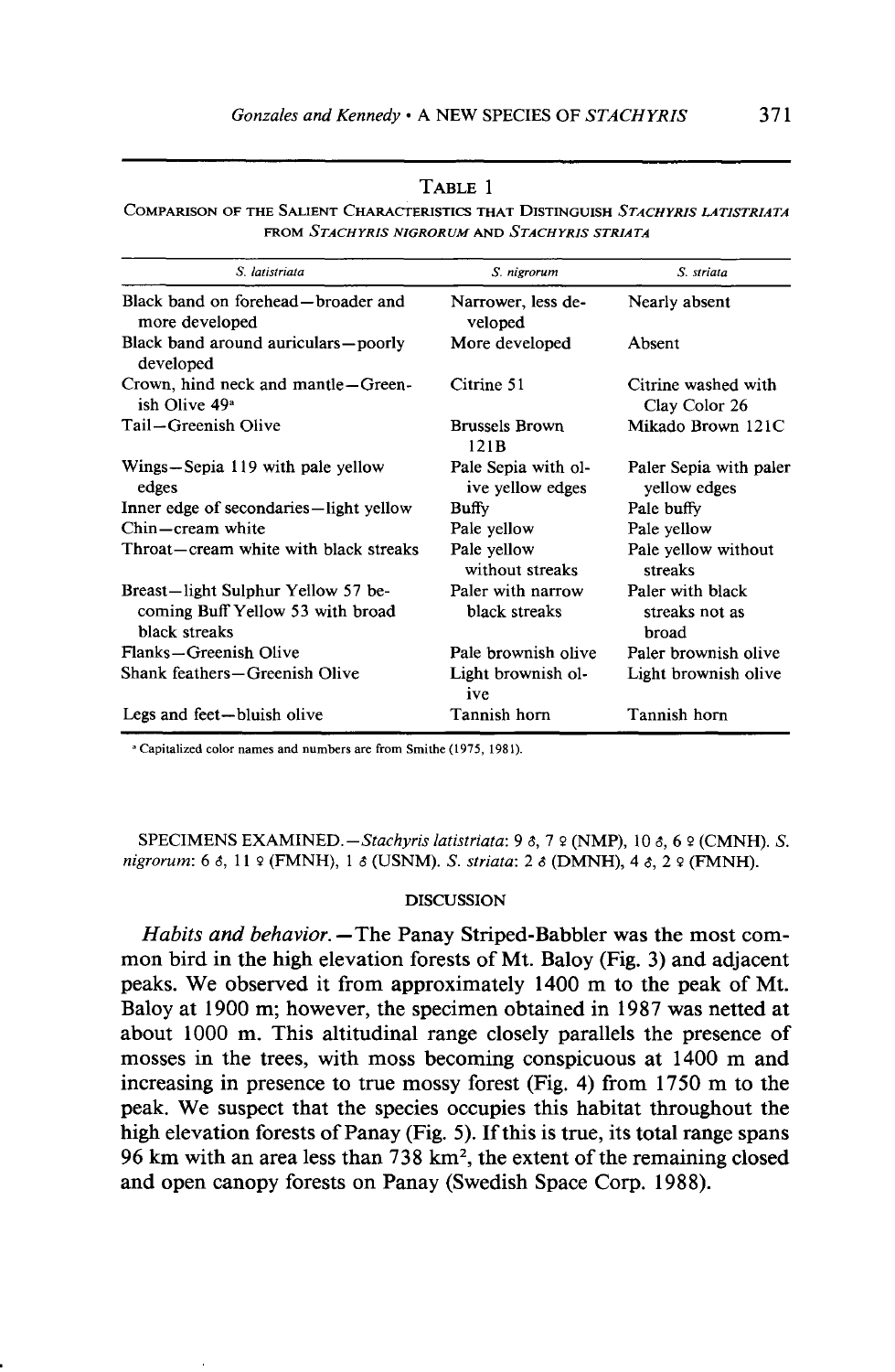

**FIG. 3. View of the peak and western slope of Mt. Baloy. The holotype was obtained on the flat ridge below and to the right of the peak.**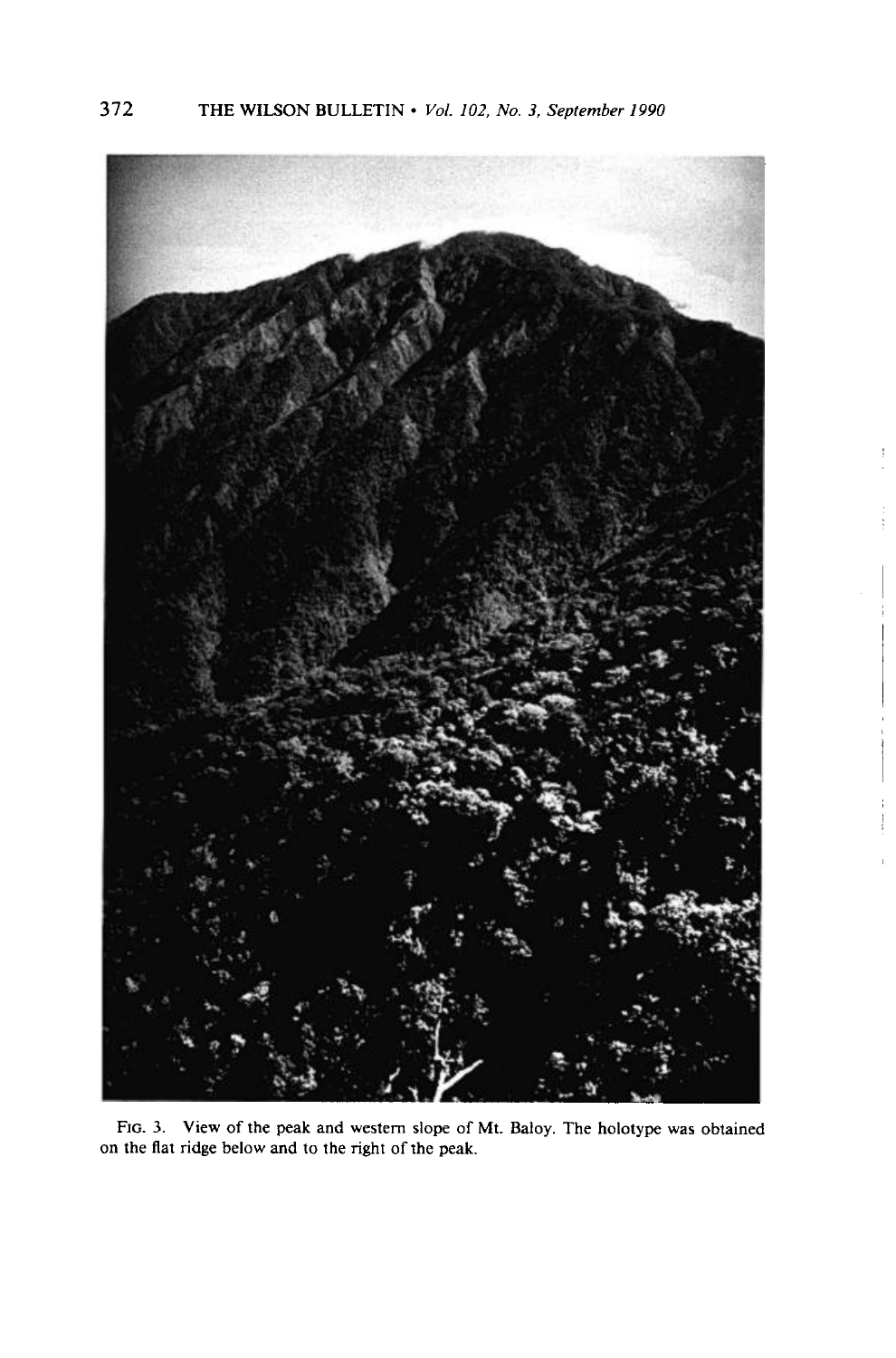#### **TABLE 2**

**MEASUREMENTS OF STACHYRIS LATISTRIATA, STACHYRIS NIGRORUM AND STACHYRIS STRIATAa** 

|                                         | S. latistriata                        | S. nigrorum                     | S. striata                    |
|-----------------------------------------|---------------------------------------|---------------------------------|-------------------------------|
| Measurements (mm)                       | N                                     | N                               | N                             |
|                                         | Mean (SD)                             | Mean (SD)                       | Mean (SD)                     |
|                                         | Range                                 | Range                           | Range                         |
| Wing chord                              | $32 \quad 70.3(1.7)$                  | $18\quad 68.9\ (1.3)$           | $7\quad 60.2(1.7)$            |
|                                         | 67.3–75.2                             | 66.3–71.7                       | $58.3 - 63.2$                 |
| Tail                                    | $30 \quad 55.2 \,(1.5)$               | $18 \quad 52.0(1.3)$            | $7\quad 51.3(2.3)$            |
|                                         | $53.1 - 58.7$                         | $50.3 - 54.9$                   | $48.9 - 55.3$                 |
| <b>Tarsus</b>                           | 31 24.1 (0.6)                         | $18$ 23.5 (0.7)                 | $8\quad 17.8\ (0.7)$          |
|                                         | $22.7 - 25.5$                         | $22.0 - 24.7$                   | 16.8–18.6                     |
| Culmen                                  | $32 \quad 20.9(1.6)$                  | $18 \quad 18.0(0.9)$            | $8\quad 16.2\ (0.8)$          |
|                                         | $20.1 - 22.0$                         | $15.7 - 19.6$                   | $15.4 - 18.0$                 |
| Bill width at feather<br>line           | 5.8(0.4)<br>32<br>$5.3 - 6.7$         | 18<br>5.4(0.2)<br>$5.0 - 5.8$   | 8<br>5.2(0.2)<br>$5.0 - 5.6$  |
| Bill tip to anterior<br>edge of nostril | $32 \quad 11.4(0.4)$<br>$10.3 - 12.1$ | $18$ 10.1 (0.4)<br>$9.1 - 10.7$ | 8<br>9.4(0.4)<br>$9.0 - 10.2$ |

<sup>a</sup> Highly significant differences (Mann-Whitney U Test,  $P < 0.01$ ) exist between *S. latistriata* and *S. nigrorum*, and between *S. latistriata* and *S. striata* for all measurements presented.

We encountered *S. latistriata* singly or in pairs, usually in the middle **and upper parts of the canopy from 3 to 12 m from the ground. They apparently do frequent lower vegetation as all 34 specimens (excluding nestlings) were captured in mist nets with the highest trammel usually set about 2.5 m from the forest floor. In at least one case we caught three birds about a meter apart in the middle of a net (1.5 m from the ground), suggesting that they occasionally travel in small groups. We did not observe them participating in mixed species flocks.** 

**We detected these elusive birds in the forest more often by their call notes and song (described below and see Fig. 8) than by sightings. They do respond to artificial alarm and distress calls (known in bird-watching circles as "pishing" and "squeaking") made by an observer but they usually do not stay in view for more than a few seconds. Their posture while perched varies from an upright flycatcher-like stance similar to the posture of the holotype in Fig. 1 to having the head dipped below, or slightly above the level body as in the Frontispiece. Often the head is recoiled giving a "no neck" appearance. The white lores and face with dark line through the eye and the bold black streaks on the breast are this species' best field marks.**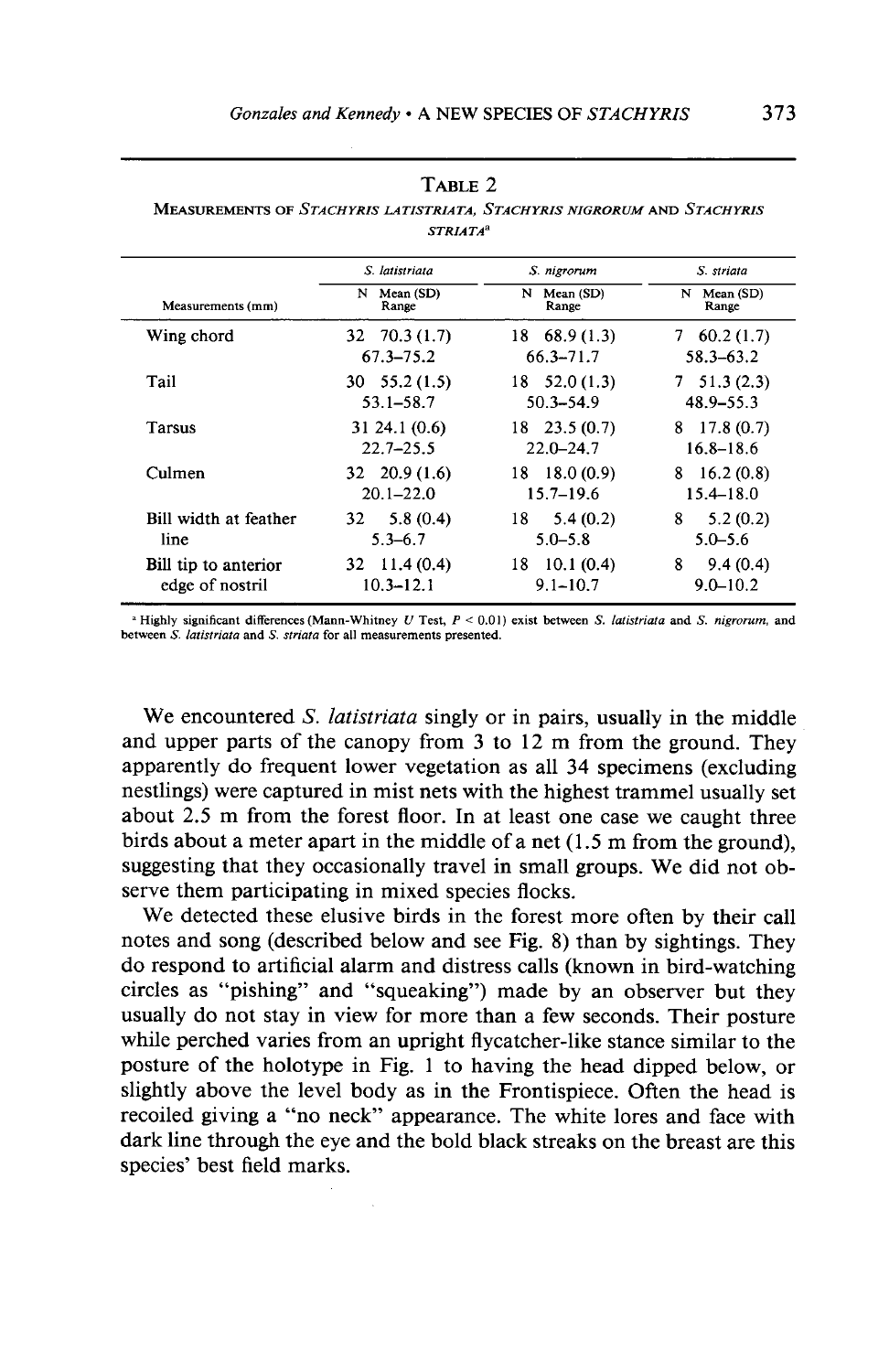

FIG. 4. Mossy forest at 1880 m on Mt. Baloy, typical habitat of *Stachyris latistriata*.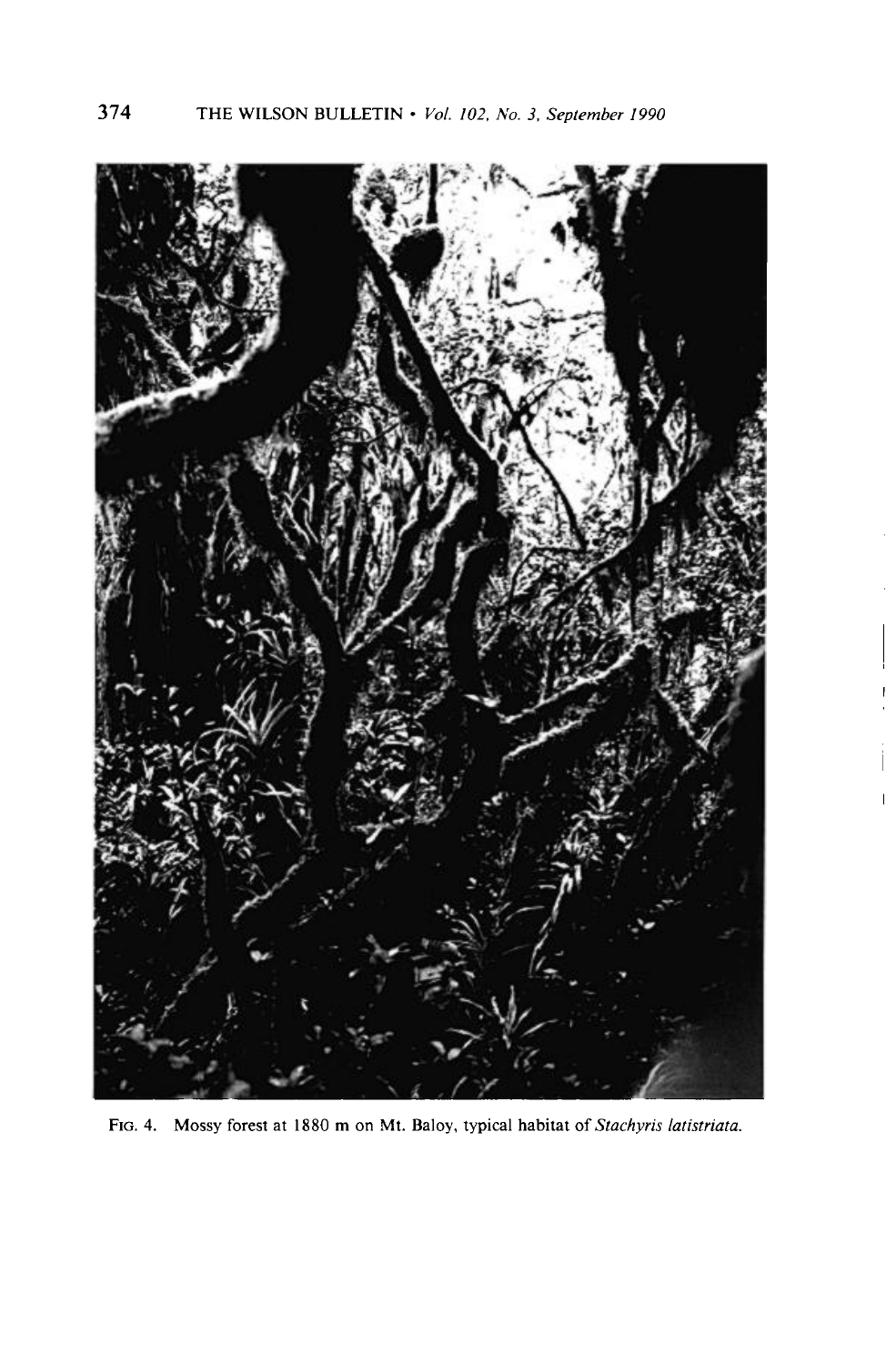

**FIG. 5. Map of Panay, Philippines showing the holotype locality (star), Mt. Baloy (triangle), the route to Mt. Baloy (dashed line) and the distribution of the remaining closed and open canopy forest (stippled area) on the island.** 

**Breeding.**  $\rightarrow$  Of the specimens whose gonads we measured, 8 of 14  $\circ$  and 13 of 16  $\delta$  had enlarged gonads (ovary measuring  $6 \times 4$  to  $10 \times 4.5$  mm; and left testis measuring from  $3 \times 2$  to  $6 \times 4$  mm). Enlarged oviducts were observed in 2 º and a brood patch was noted in the holotype. Only **1 P and 3 8 obtained had small gonads, and skull ossification equal to or less than 50%. We believe these were recently fledged young.** 

**On 14 October 1989 Mila Ebreo of our field team found a nest of the Panay Striped-Babbler. The cupped nest (Fig. 6) was suspended among**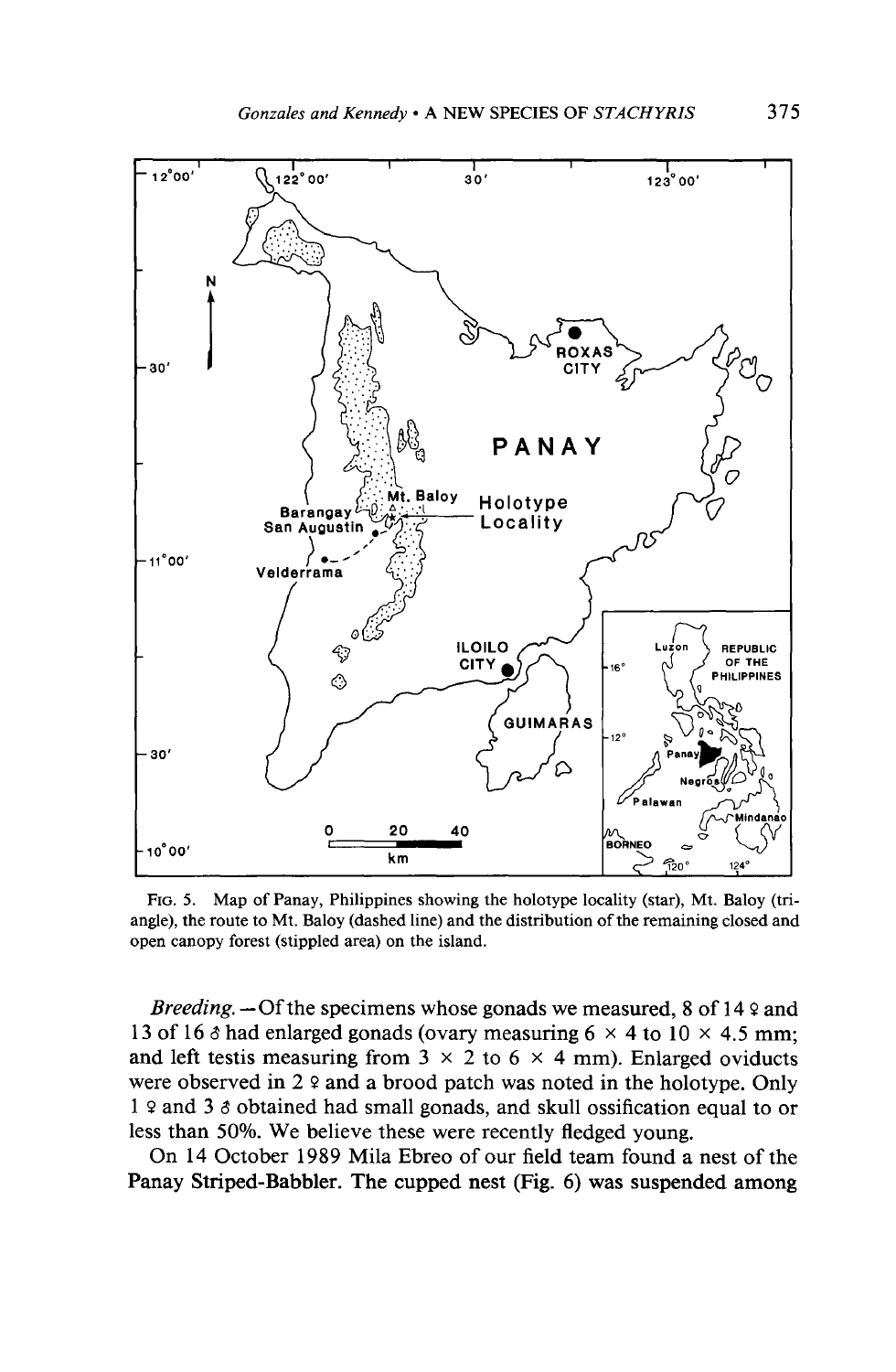

**FIG. 6. Nest of the Panay Striped-Babbler found at 1710 m on Mt. Baloy.** 



**FIG. 7. Close-up of nestling Panay Striped-Babblers.**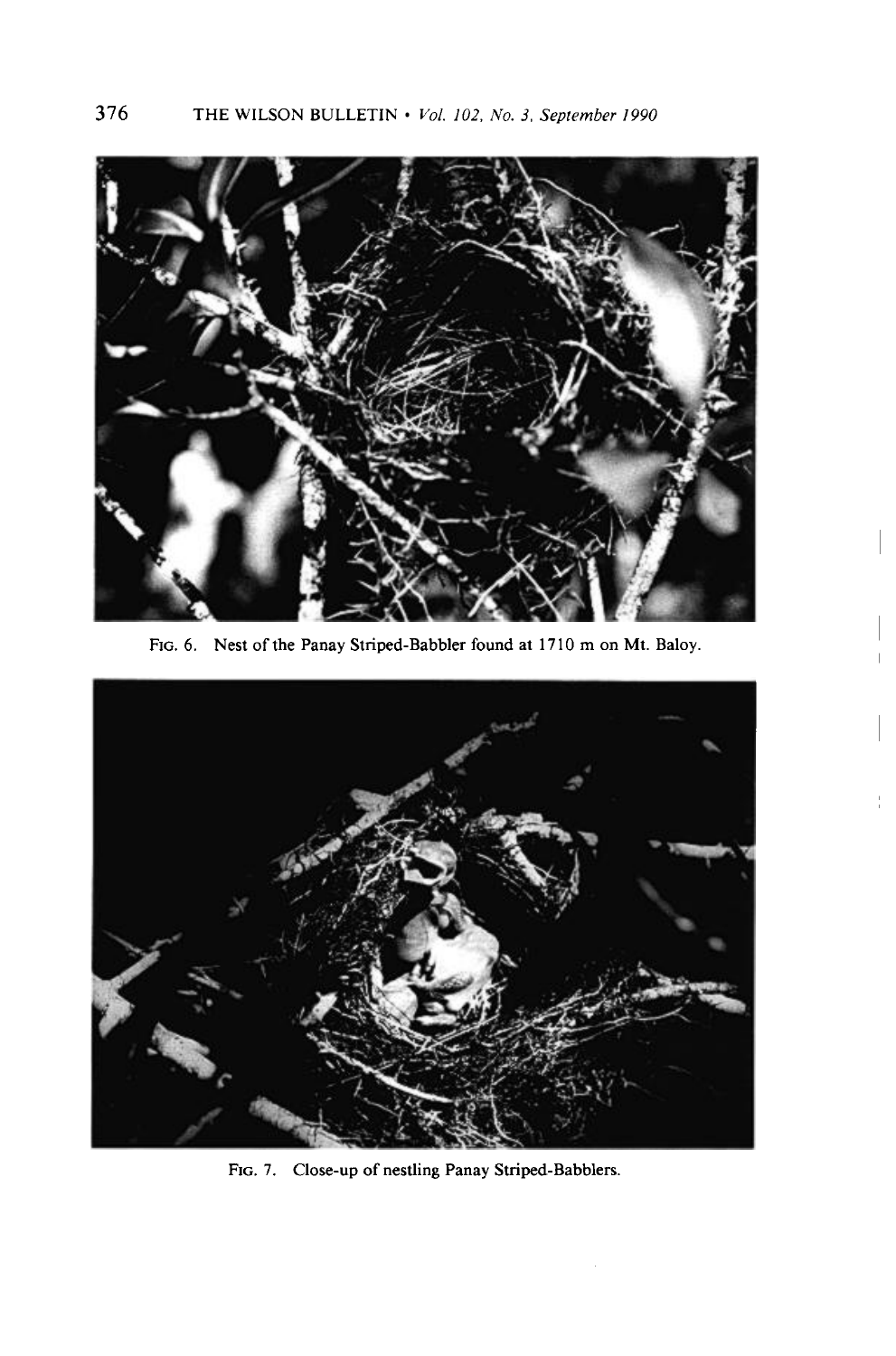

**FIG. 8. Sonagram (wide band, 160-l 6000 Hz) of one of the trills in the song of the Panay Striped-Babbler. Recorded by R. S. Kennedy (LNS 46824) at 1690 m on Mt. Baloy.** 

**5 small branches in the center of the crown (diameter ca 50 cm) of a small tree (Ficus sp., Family Moraceae) protruding from the forest canopy on a southern exposed slope. It was ca 5 m from the ground in virgin mossy forest at ca 17 10 m. To identify what species the nest belonged to, Kennedy hid in the forest about 15 m away waiting for a parent to arrive. After**  10 min, one *Stachyris latistriata* landed on the edge of the nest with a **small round white object in its bill. Kennedy could not identify the object but believed it was a seed or small fruit. The team collected the nest and two recently hatched young (Fig. 7) shortly after the nest was identified.**  It had the following dimensions: overall height-70 mm, outside diam**eter-90 mm, inside bowl diameter-66 mm, inside depth-45 mm, and was composed of live and dead mosses loosely woven together. The nest bowl was lined with black hair-like roots from epiphytic ferns and larger tan stems from an unidentified orchid.** 

**From gonad size, presence of fledged young in our series and the nest we found, we know the Panay Striped-Babbler was breeding in October. However, we suspect the nesting season was nearly over as testes in males were not greatly enlarged and the largest ova noted in females measured only 1.5 mm in diameter.** 

**Food. -The stomach of NMP 16665 contained the remains of several insects including at least one coleopteran and one cicada (Family Cicadidae). A scat from the holotype contained spherical objects that appeared to be seeds.** 

**Vocalizations. -The song consists of a series of slightly ascending trills sung from perches within the canopy of the forest, One trill (Fig. 8) lasted 1.2 sec. In the first of two recordings made, a solitary bird sang 11 (of a**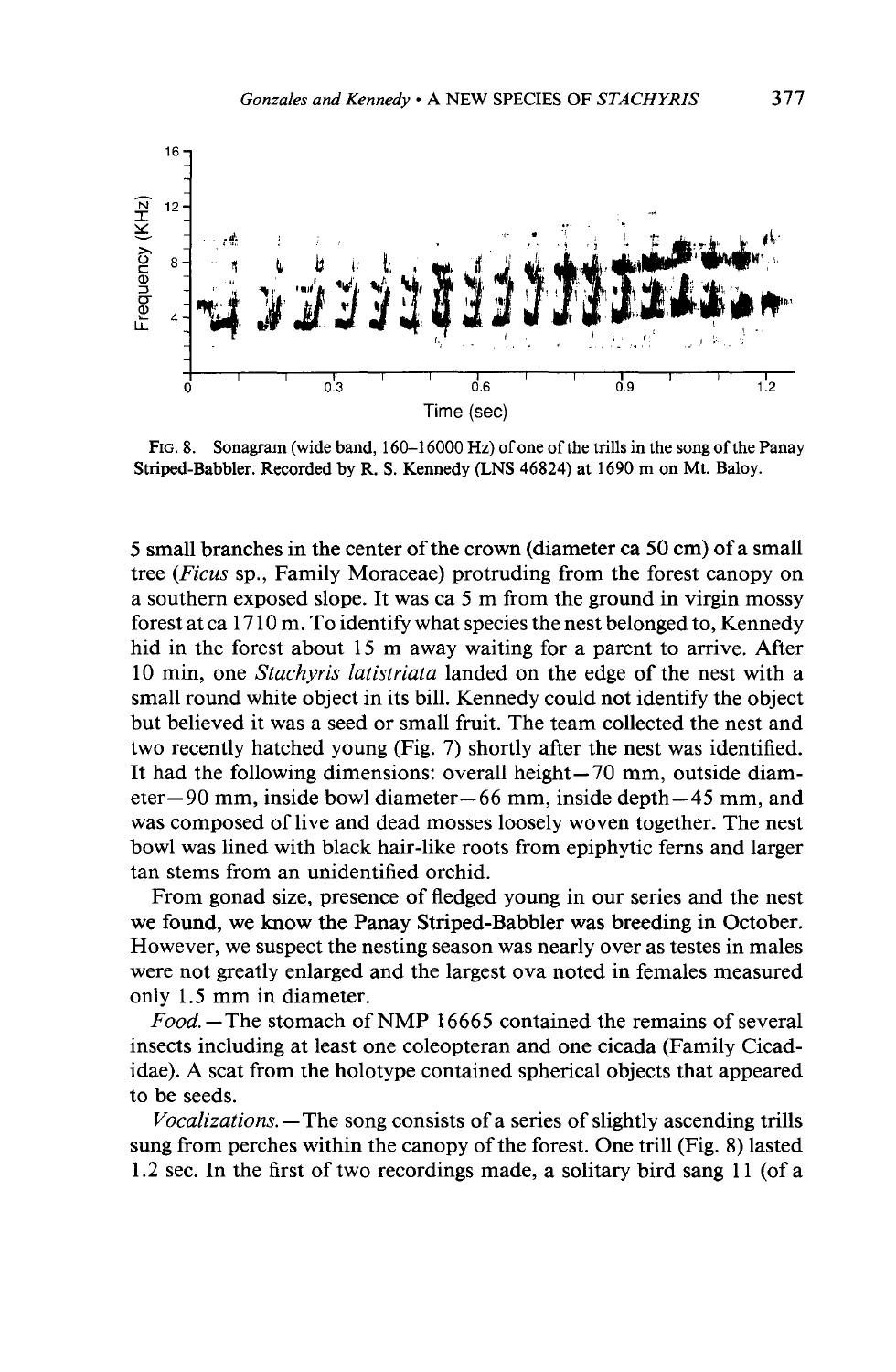**longer series) trills over 39.6 set with an average interval between trills**  of 3.60 sec  $\pm$  1.33 sec (range 2.46-7.41 sec). In a second recording, a bird **accompanied by a second individual sang 17 trills over 2 min 23.21 set**  with an average interval between trills of 8.42 sec  $\pm$  7.42 sec (range 3.03– **28.32 set). Interspersed among the long intervals between trills were call notes "tsik" and an occasional chatter-like call.** 

**Molt. -All adult specimens in the series collected in October had one or more rectrices missing or partially grown in. Wing molt was taking place in October as well. We particularly noted wing molt in CMNH 342 11, with primary 4 growing in, and in CMNH 34229 with primaries 1 and 6 appearing.** 

**Remarks.** --Like S. nigrorum and S. hypogrammica, S. latistriata is a **bird of high elevation (above 1000 m) forests, while S. striata is a bird of low and middle elevation forests. S. latistriata and S. striata often forage singly or in pairs in the middle and upper levels of the forest (Kennedy pers. obs.), while S. hypogrammica forage in pairs and often in small groups of 5 or so birds at all levels of the forests (Gonzales pers. obs.). There are no published records of the foraging behavior of S. nigrorum. The three members of the superspecies we have seen are all noisy, active birds.** 

#### **ACKNOWLEDGMENTS**

**We are indebted to R. Sison, who obtained the first specimen of Stachyris latistriata, and R. Cox, who accompanied Sison and provided the impetus for the first trip to Panay. Their pioneering work in 1987 paved the way for our recent expedition. The untiring efforts of our field colleagues D. Burt, J. Cabalquinto, E. Canada, P. Comintan, M. Ebreo, R. Femandez, J. Femer, J. Lasugas, M. Manuel, L. Moores, J. Ruthven, E. Sagcal, V. Samarita, and R. Sison, and of our numerous assistants in Valderrama, are greatly appreciated. We thank the curators and staff of the Delaware Museum of Natural History (DMNH), Field Museum of Natural History (FMNH), and National Museum of Natural History (USNM) for lending specimens and/or for permission to study specimens in their care, and the Library of Natural Sounds (LNS) of the Cornell Laboratory of Ornithology for the loan of recording equipment and for preparing the sonogram. We are particularly grateful to J. Ruthven for painting the Frontispiece, L. Messick for preparing the text figures, D. Evered for assistance with statistics, C. Ross and D. Willard for assistance at their museums, D. Mindell for providing a liquid nitrogen tank, and A. Buck and K. C. Parkes for reviewing the manuscript. Our expedition was made possible through the generosity of Mrs. E. Famy, Mr. and Mrs. J. Herron, Mr. and Mrs. G. Perbix, J. Ruthven, and Mrs. G. Strietmann, and by support from Thomas More College and Outdoor Adventures. Finally, Kennedy and the CMNH team thank Mary and Michael Stephen for their kind hospitality and continued support of visiting naturalists to the Philippines.** 

#### **LITERATURE CITED**

**BOURNS, F. S. AND D. C. WORCESTER. 1894. Preliminary notes on the birds and mammals collected by the Menage Scientific Expedition to the Philippine Islands. Occas. Pap. Minn. Acad. Nat. Sci. l:l-64.**